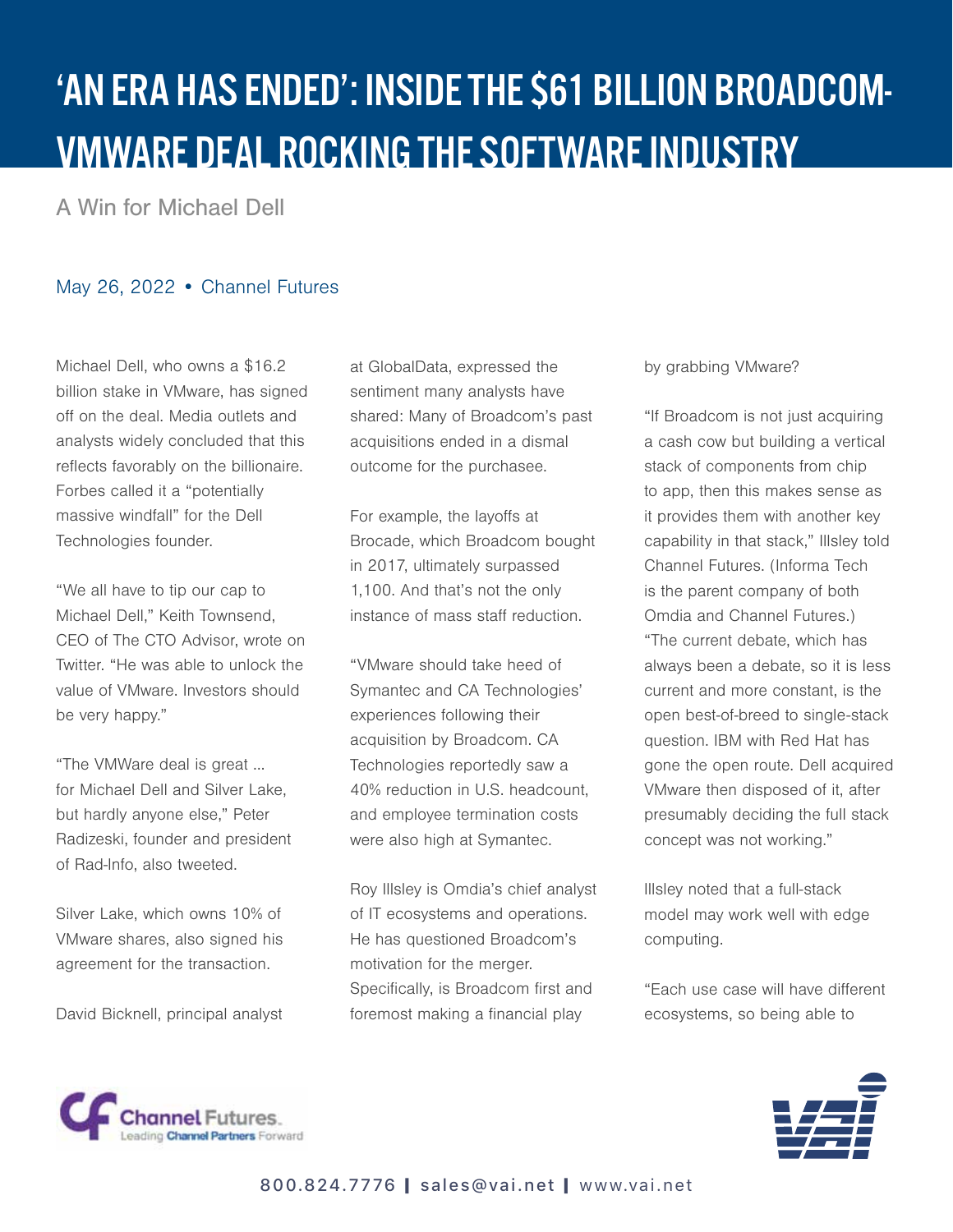purchase an appliance and just drop the app on it and it will work from edge to core is appealing," he said.

He said VMware is well positioned with customers. It's also has a platform that is both in the major hyperscalers and on premises. But that comes with a caveat.

"The VMware technology as a stack is expensive, when compared to the newer K8s (Kubernetes) approach. Therefore, the big question is if Broadcom does have full stack ambitions, how is it going to package things and price it? For me, all these uncertainties and questions tend to lead me to … [the conclusion that] Broadcom is just acquiring technology companies. Something like Quest in the early 2000s, and we know how that ended," Illsley said.

The acquisition will roll up Broadcom's entire software business under the VMware brand. Rajesh Muru, principal technology analyst at GlobalData, said the company's leaders will have their work cut out for them in deciding how these different software assets mesh with one another.

"VMware has really promoted in the last two years its strong network, cloud and analytics capabilities, all complemented with its security capabilities through the Carbon Black acquisition. Broadcom will have to maintain VMware's brand and market positioning without diverting from VMware's previous aspirations and vision. Broadcom still possesses, for example, Symantec's security portfolio under its belt," Muru said. "Therefore, the rebranding of Broadcom's software group as VMware will create software portfolio overlap and potentially create market confusion. Portfolio rationalization will no doubt be on the agenda under the new branding."

Anurag Agrawal questioned which assets will stay and which will go.

"It will be nice if Broadcom retains some of the key VMware product assets such as AirWatch, Carbon Black and Workspace One, and help evolve them to deliver as-aservice solutions," Agrawal said.

Irwin Lazar is president and principal analyst at Metrigy.

"Customers are likely to be able to simplify management of their cloud computing infrastructure, assuming Broadcom and VMware deliver integrated hardware and software management offerings,"

Lazar said.

Andrew Gilman serves as chief marketing officer of NWN Carousel. The cloud communications service provider is a longtime partner of VMware.

The firm has invested heavily in establishing itself as a leader in hybrid work solutions.

"It could be a device. It may or may not have a Broadcom chip in it. It could have a platform component like a VMware, but we're really delivering a peruser, per-seat, per-month type of outcome that helps organizations work from anywhere," Gilman told Channel Futures.

Gilman said VMware catapulted into the mainstream during the Great Recession of 2007-2009. He said it went from a tier two platform to a widely heralded provider as cloud applications grew in popularity.

"That was the crossing of the chasm from VMware being relatively nascent to something that actually became mission-critical. That was really where cloud first started to prove its worth, but primarily on the application side," Gilman told Channel Futures.



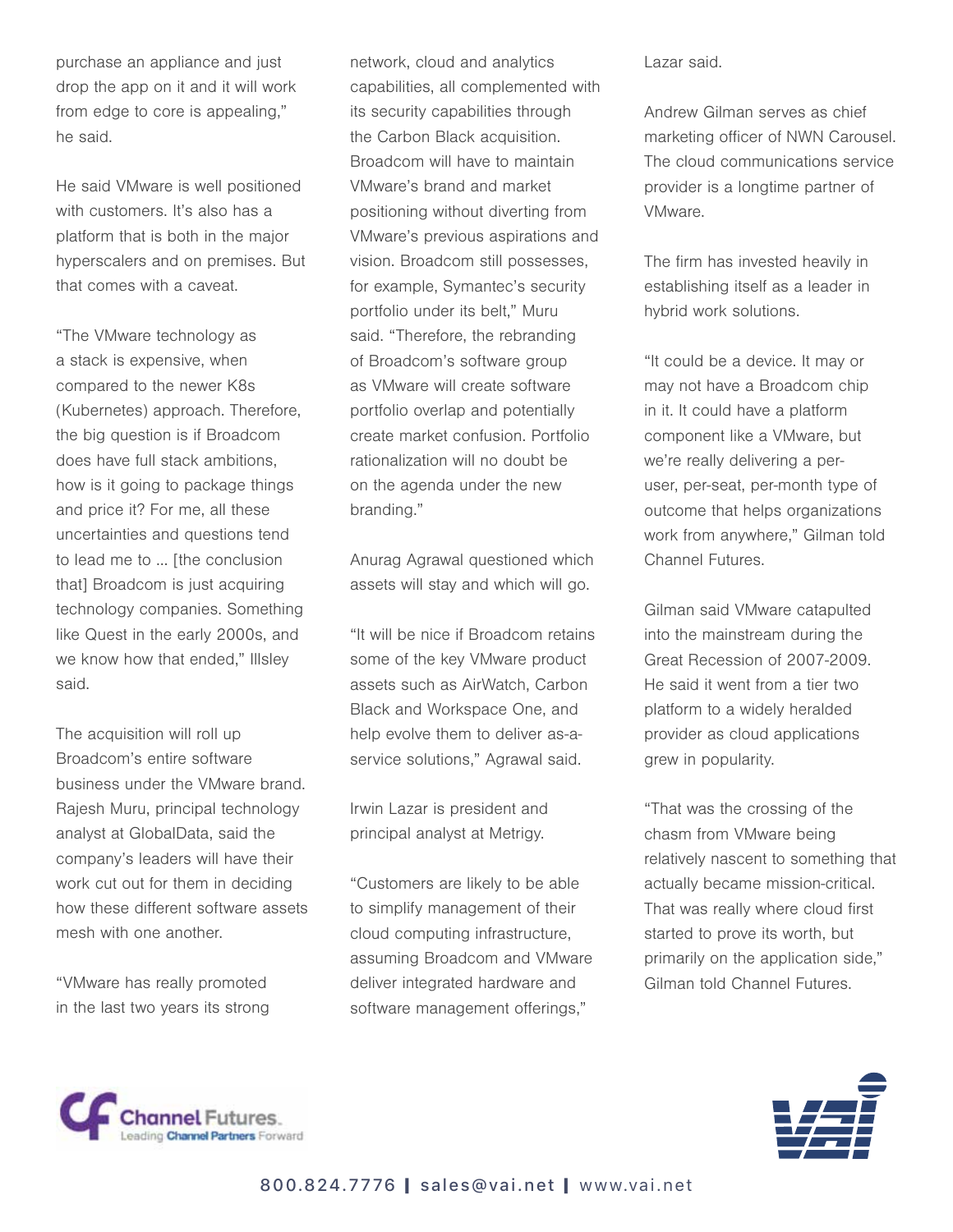Gilman said the most recent economic event – namely the COVID-19 pandemic – ushered in an entirely new cloud revolution. This one, he said, focuses more on how to enable hybrid work.

"It's all around bringing together capabilities that drive an integrated experience, because IT has been disaggregated. You're not just managing the office environment. You're managing everyone's homes. You're managing the edge and the core. Your IT staff have never been more stretched out. Same thing with your security footprint, and your security posture is now wide," Gilman said.

"Whether you're coming back to the office or trying to make a home worker really productive, what we saw over the past couple of years was a kind of triage, where IT had to figure out how to kind of make everyone productive wherever they were working," added Gilman. "So they did a lot of a lot of point tools. In 2022, this workstyle is really sticking, and everyone's looking to design better, more engaging experiences that are highly dynamic."

Gilman said vendors and their channel partners are seeking to more holstically manage the vast array of end points that have popped up in the last two years.

"When you have IT point tools, products, hardware and software from lots of different vendors, it's harder to put it all together and make it work if you're inside of an customer IT shop. So that's where I think a lot of these acquisitions are headed, which is really bringing it all together. Because the pieces and part don't really matter to many end users from a cloud delivery model, but they're looking to drive an outcome and deliver an integrated overall experience for their employees and their customers."

Steve Lewis is the CEO of MSP 501-recognized firm Dataprise. He linked the VMware acquisition to CA Technologies (2018) and Symantec (2019) as "mega" deals done in an effort to help Broadcom move up the stack.

Lewis questioned the synergy that exists between Broadcom and VMWare.

"Honestly I don't see it, and there's certainly no value of the combination to any strategic or channel partner that's immediately obvious to me," Lewis told Channel Futures.

He also added that any immediate

benefits for VMware are hard to see.

"From Broadcom's other relevant [portfolio companies] maybe, but to the degree that there is value in VMWare partnering there, they're already doing so. So incremental benefit of the Broadcom angle? Nothing obvious," he said.

Lewis also touched on Broadcom's motivations.

"Is there rationale for Broadcom more broadly? Maybe as it moves them out of the semiconductor stack into software and, perhaps more importantly, into a major recurring revenue stream. But is that really accretive to the Broadcom shareholders? I leave that to Wall St. to determine."

The Broadcom-VMware deal reflects the convergence Gilman sees occurring between software and hardware.

"You want to get the software as tightly integrated into the silicon as you can so you can then build value-added services and offerings on top of it," he said.

Irwin Lazar pointed to the same trend.

"Broadcom can deliver cloud



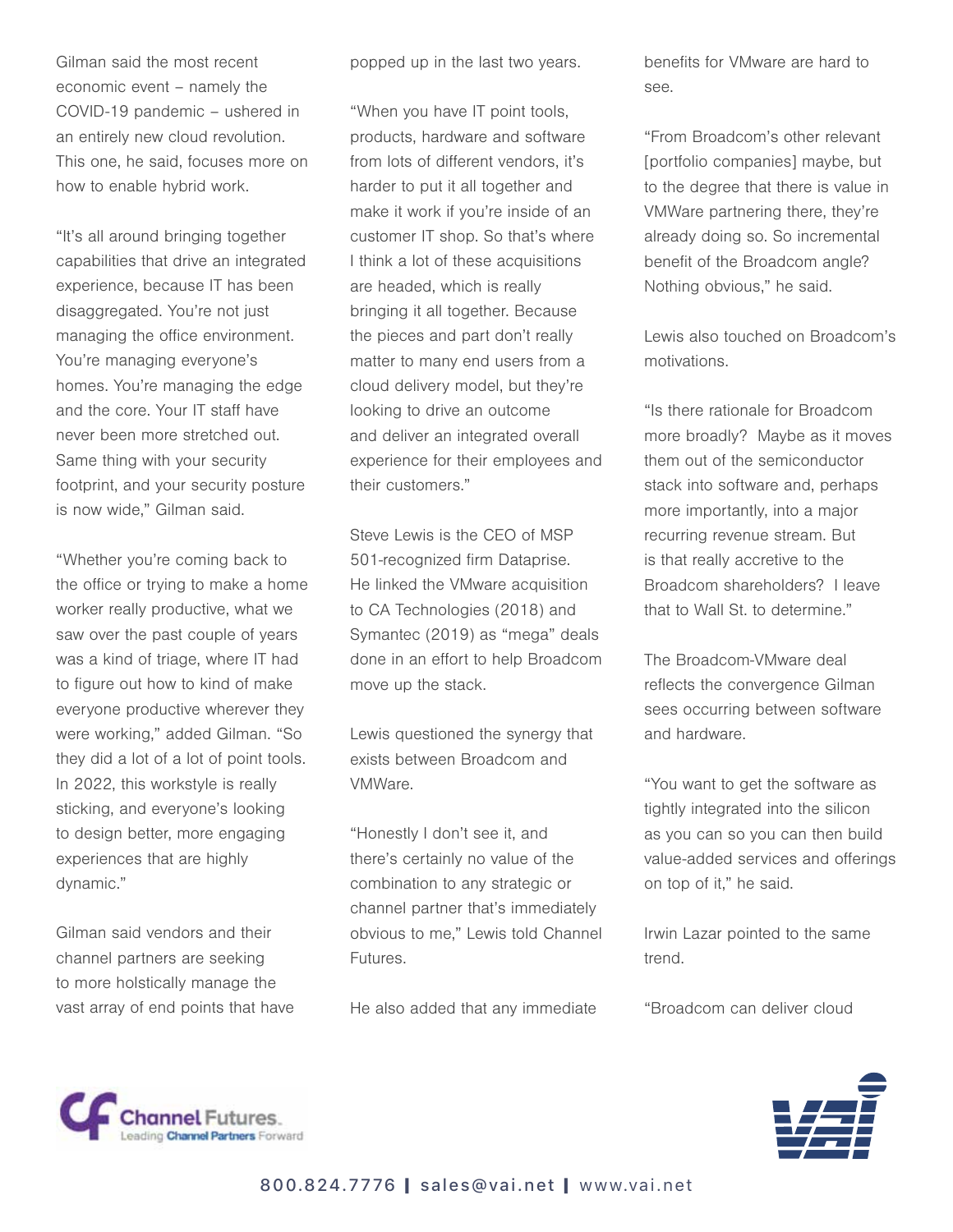computing/virtualization solutions that are fully integrated with its hardware, and that could potentially give it a leg up on others who lack hardware optimized for their software," Lazar said.

Gilman said he sees synergies between the companies.

"If you look at the need around providing desktops and refreshing fleets of devices and endpoints, VMware certainly has a strong suit there with virtual desktops. And then Broadcom with chips, being able to power those. Then there's obviously the supply chain background in all of it," he said.

Jay Morris runs advisory firm MOReCOMM Solutions.

"This will be interesting. I, for one, and possibly I am completely alone on this theory, that there are total and complete technology/ vertical landmines about to be stepped on," Morris told Channel Futures. "Just like SS7/CCS7 completely changed the way switched TDM traffic was managed in the '80s, someone somewhere is engineering new protocols for adoption globally for IP traffic that will in some instances enable, and in other ways, completely disrupt, if not mothball, some carriers, edge

devices, storage, data centers, security and chips in ways we never imagined."

Bicknell pointed to VMware's strength in cybersecurity, which it boosted through the acquisition of Carbon Black in 2019.

"VMware currently has a strong reputation for its cybersecurity capability in safeguarding endpoints, workloads, and containers. Broadcom's best shot at making this deal work is to let profitable VMware be VMware," Bicknell said.

VMware, on the other hand, can take advantage of Broadcom's resources.

"VMware, part of Broadcom can thrive, particularly if they can leverage Broadcom's infrastructure capabilities and customer base in networks and storage. However, success will depend on how well the businesses integrate across the different business units to make this happen."

The deal still must meet regulatory requirements. That didn't go so well the last time Broadcom tried to complete a mega-merger.

The executive branch of the U.S. government shut down the proposed \$117 billion acquisition of Qualcomm by Broadcom in 2018.

"Although a chip company buying a cloud software company wouldn't ordinarily raise U.S. regulatory concerns, the takeover of a leading-edge U.S. cloud software vendor by a Singaporebased company with very strong links to China might prompt regulatory interest given today's geopolitical backdrop," Bicknell said. "Still, it's unlikely to scupper the deal. After having its fingers burnt by regulators in its failed bid to buy Qualcomm, Broadcom will expect this deal to go through. But it shouldn't be surprised if regulators take a close interest."

## Kevin Beasley is the chief information officer at ERP provider VAI.

"Broadcom's acquisition of VMware is a huge move by the global technology giant. By adding VMware's virtualization and cloud computing solutions to Broadcom's offerings, this allows them to expand their cloud-based networking capabilities," Beasley said.

"This acquisition also enables Broadcom's software business to become a major player in the